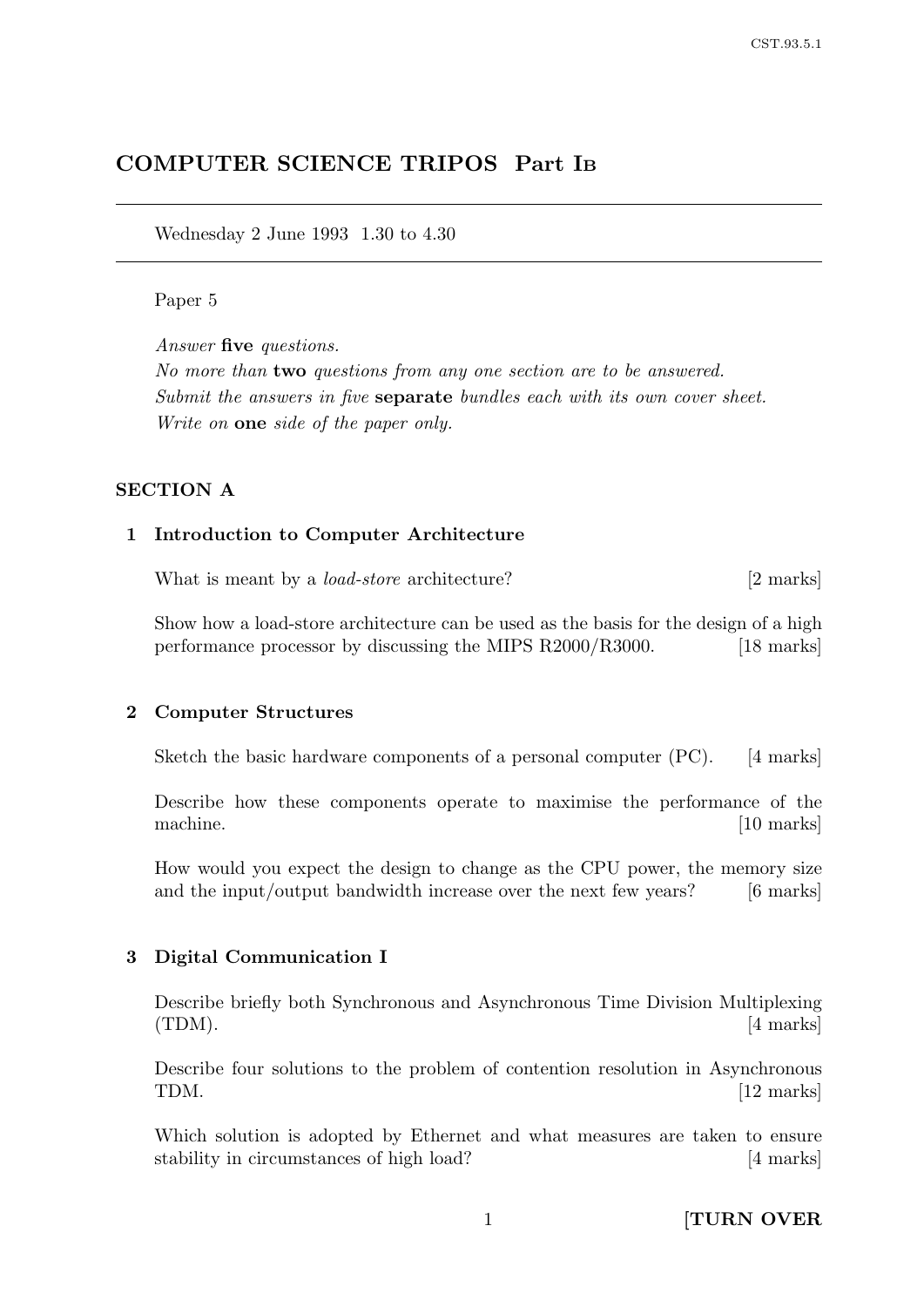# 4 Graphics I

A certain image contains a number Q of differently coloured pixels. There are not enough different pixel values available to represent these and so a method of approximation is needed.

Describe an approach and comment on its performance. [15+5 marks]

#### SECTION B

## 5 Programming in C

You have a C compiler which is ANSI conforming in all respects except that it has no facility for the definition, declaration or use of standard C structures. Outline a set of routines written in this language to provide a mechanism for handling structures.

Your solution should contain the following:

| $(a)$ function prototypes for each of the routines              | $[10 \text{ marks}]$ |
|-----------------------------------------------------------------|----------------------|
| $(b)$ a few sentences describing the behaviour of each function | $[10 \text{ marks}]$ |

Note: no code other than the prototypes is required.

# 6 Programming Language Compilation

Discuss the issues that must be considered when designing the calling sequence to be used for recursive procedures on a machine with several general-purpose central registers. Assume that the language allows procedures to be declared within other procedures and that procedures may be passed as arguments in calls. Pay particular attention to how arguments, local variables and free variables are accessed.

[20 marks]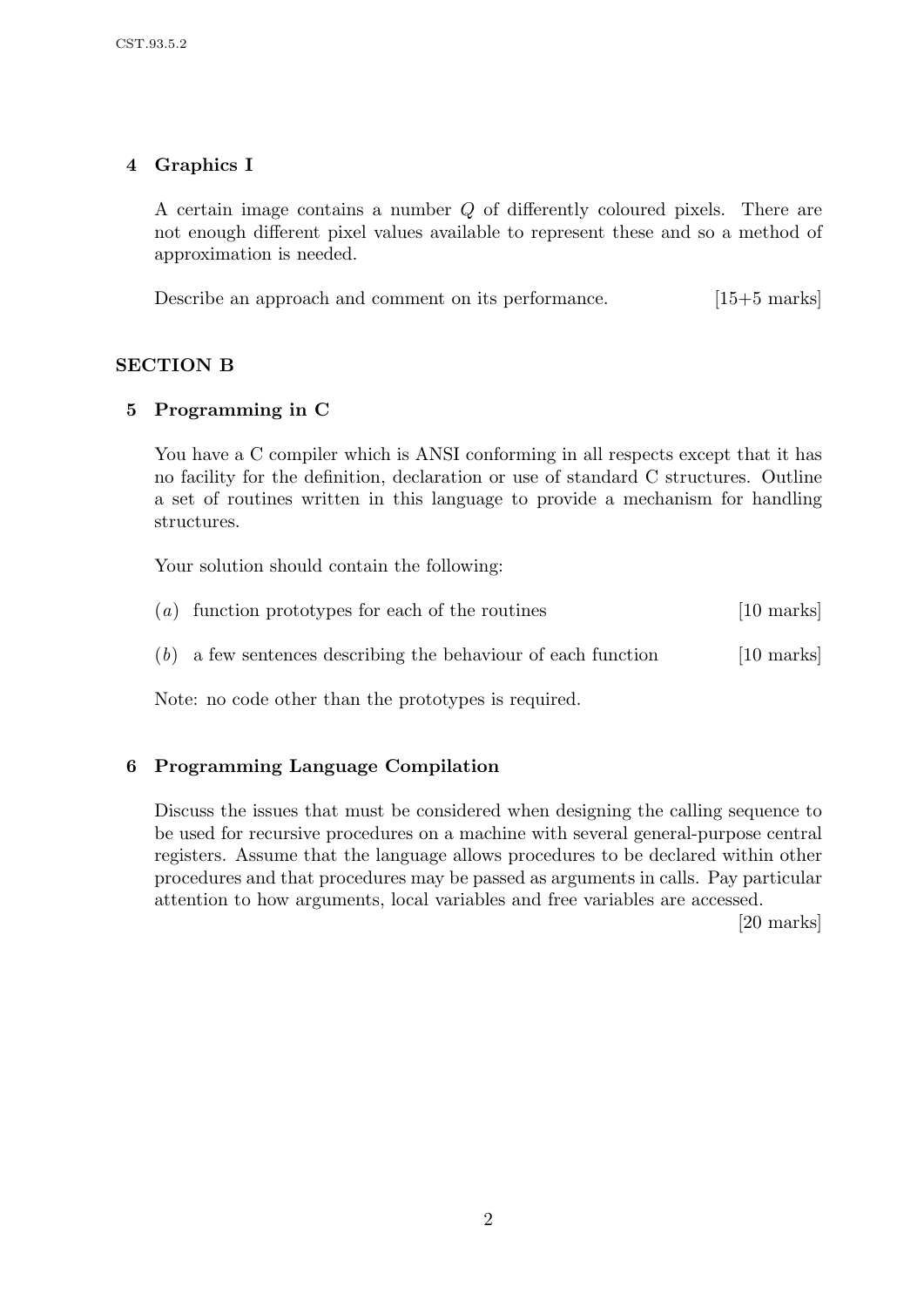# 7 Concurrent Systems



The figure illustrates an object model which is used in a concurrent software system. We are concerned with how to implement atomic operations in the presence of concurrency and crashes.

In the descriptions given below, the term *client* indicates an external user of the system. A single-machine multiprocessor implementation should be assumed.

(a) A data object exists in main memory only. Invocations of its type operations involve no writes to persistent memory and no output to clients. Concurrent processes may invoke the object.

How can the operations be made atomic? [8 marks]

- (b) A data object exists in persistent memory.
	- $(i)$  A single operation is invoked on it in response to a request from a client. The result of the invocation is output to the client.

| [4 marks]<br>How can the operation be made atomic? |
|----------------------------------------------------|
|----------------------------------------------------|

 $(ii)$  A client requests a high-level operation which comprises more than one of the type operations on the data object.

How can the high-level operation be made atomic? [8 marks]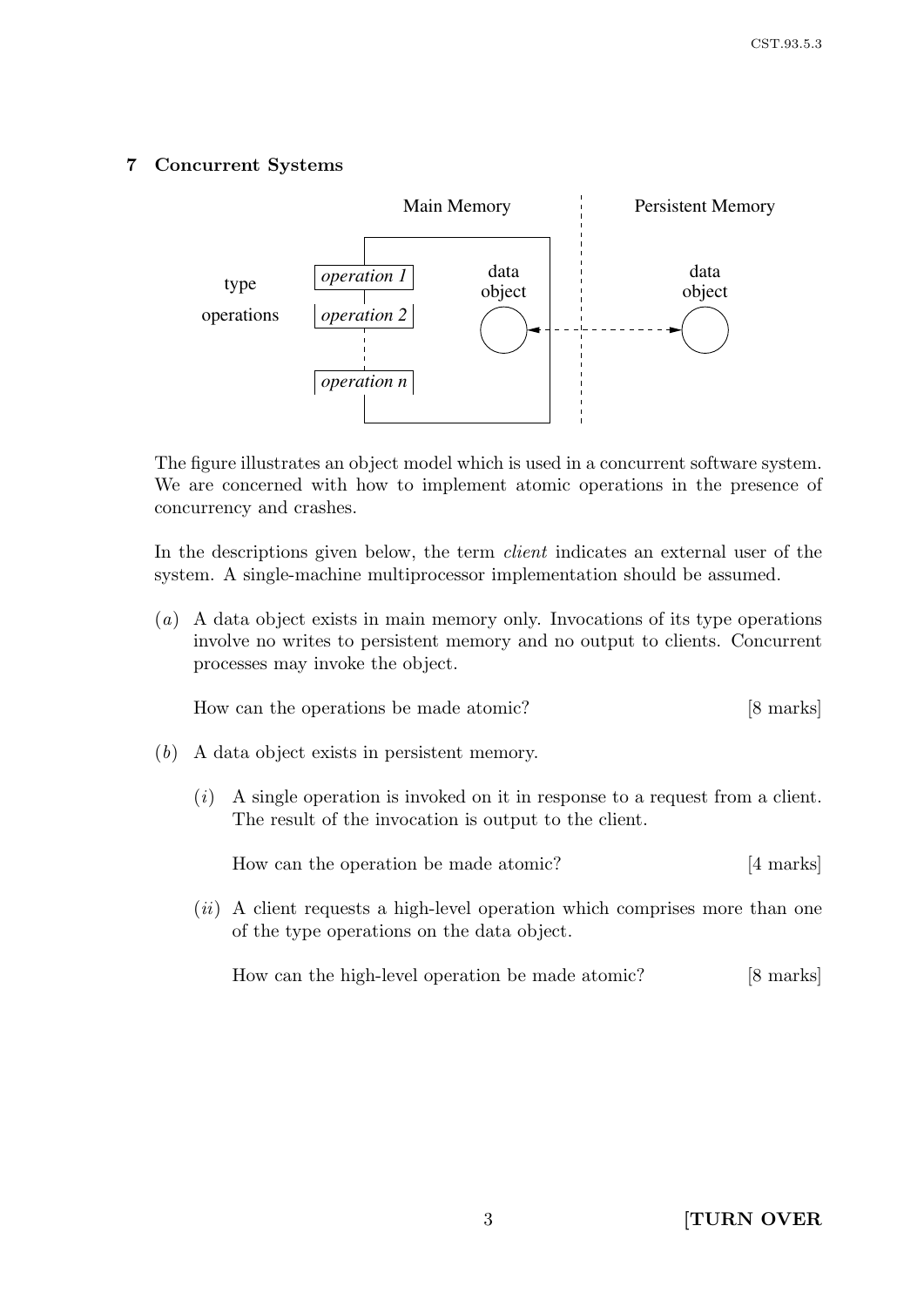## 8 Databases

| Describe the relational model of data.                               | $[4 \text{ marks}]$ |
|----------------------------------------------------------------------|---------------------|
| What is meant by a <i>candidate key</i> ?                            | [2 marks]           |
| Explain what it means for a relational data model to be presented in |                     |
| $(a)$ Third Normal Form $(3NF)$                                      | $[5 \text{ marks}]$ |

(b) Fourth Normal Form  $(4NF)$  [5 marks]

in each case illustrating your answer with a suitable example data model.

In what circumstances might it not be sensible to hold relational data according to these normal forms? [4 marks]

# SECTION C

# 9 Foundations of Functional Programming

Describe how the  $\lambda$ -calculus models the operations of addition, test for zero and successor, representing the natural numbers by Church numerals. [4 marks]

The Fibonacci sequence is defined by  $F_0 = 0$ ,  $F_1 = 1$  and  $F_k = F_{k-1} + F_{k-2}$ for  $k \geq 2$ . Present a  $\lambda$ -term fib that computes the Church numeral for  $F_k$  given the Church numeral for k, for all  $k \geq 0$ . Do not use Y or any other fixed point combinator. You may take as primitive the  $\lambda$ -calculus encodings of standard data structures. [6 marks]

Describe how to assign Gödel numbers to  $\lambda$ -terms and explain the notation  $\lceil M \rceil$ . Describe an application of these techniques. [3 marks]

Present a  $\lambda$ -term **iszero**, such that

$$
\mathbf{iszero} \ulcorner M \urcorner = \left\{ \begin{aligned} \mathbf{true} & \quad \text{if } M = \underline{0} \\ \mathbf{false} & \quad \text{if } M \neq \underline{0} \end{aligned} \right.
$$

or prove that no such term exists. [7 marks]